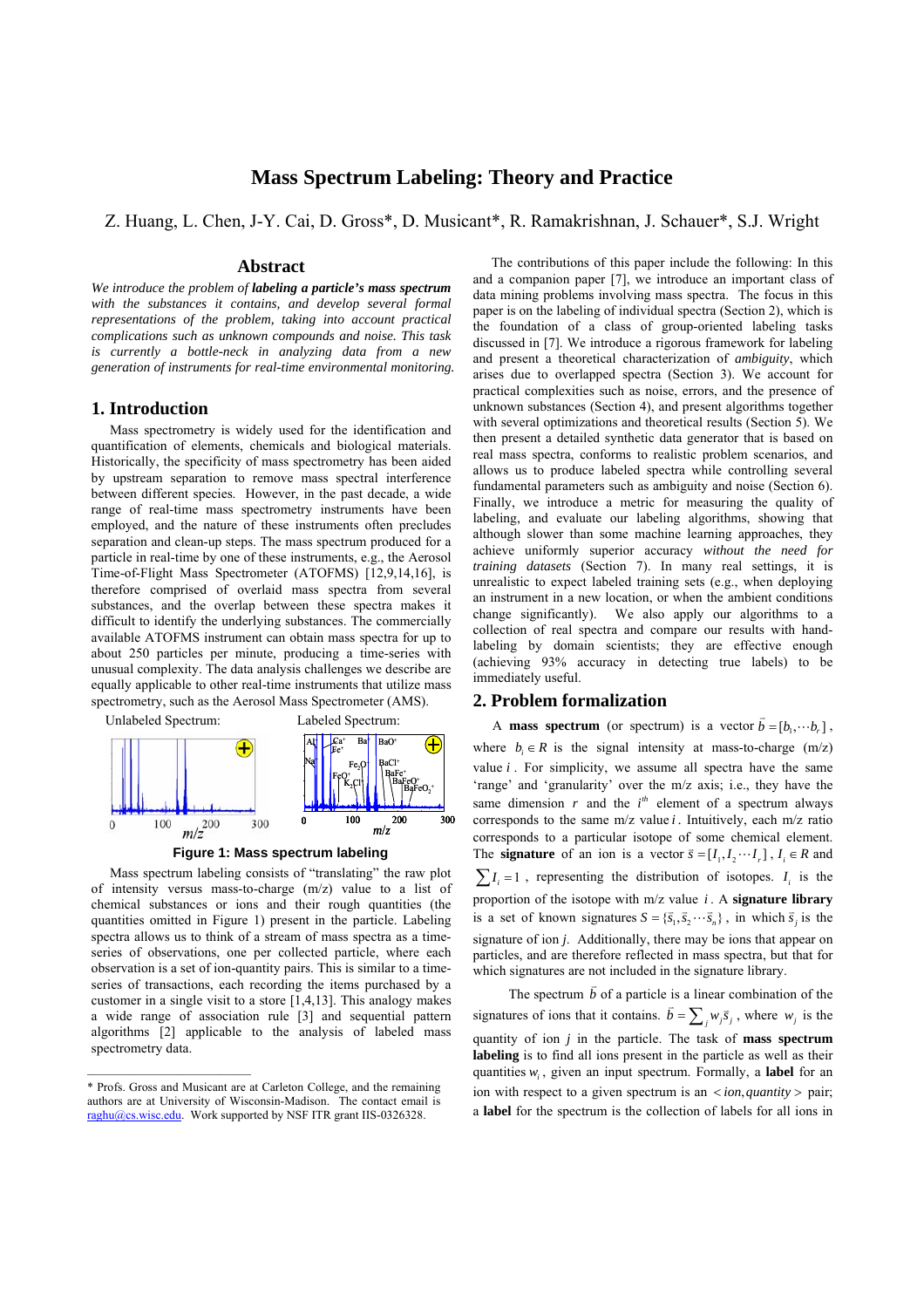the signature library. The task of labeling an input spectrum can be viewed as a search for a linear combination of ions that best approximates the spectrum, and the success that is achievable depends on the extent of unknown ions. In Sections 3 to 5, for simplicity we assume that the signature library is complete, i.e., there are no unknown ions. We evaluate the impact of unknowns in Sections 6 and 7.

## **3. When is labeling hard?**

 In this section, we formulate the labeling task as solving a set of linear equations, and then discuss the fundamental challenge involved: the interference between different combinations of signatures and the consequent ambiguity in labeling.

### **3.1. Linear system abstraction**

We can represent the signature library  $S = {\{\overline{s}_1, \overline{s}_2 \cdots \overline{s}_n\}}$  as a matrix  $A = [\bar{s}_1, \bar{s}_2, ..., \bar{s}_n]$ , where  $\bar{s}_k$ , the  $k^h$  column of *A*, is the signature of ion  $k$ . A spectrum label is an *n*-dimensional vector  $\bar{x}$  whose  $j^h$  component  $\bar{x}[j]$  indicates the quantity of ion *j* in the particle. Labeling consists of solving the linear system  $A\overline{x} = \overline{b}$ ,  $\overline{x} \ge 0$ . Noticing that  $A\overline{x} = \overline{b} \implies A(c\overline{x}) = c\overline{b}$  for any constant *c*, we can assume without loss of generality that  $\vec{b}$ is normalized (i.e.,  $\sum_i \vec{b}[i] = 1$ ). By definition of signatures, each column of A also sums to 1. It follows immediately from this fact and  $\sum_i \overline{b}[i] = 1$  that  $\sum_i \overline{x}[i] = 1$ . The exact quantities of all ions can be easily calculated by multiplying the quantity distribution vector  $\bar{x}$  by the overall quantity of the particle, which is simply the sum of signal intensities over all m/z values in the original spectrum before normalization.

### **3.2. Uniqueness**

*Definition 1:* An input spectrum  $\vec{b}$  is said to have the **unique labeling** property with respect to signature library *A* if there exists a unique solution  $\bar{x}_0$  to the system  $A\bar{x} = \bar{b}$ ,  $\bar{x} \ge 0$ .

In general, given library *A* and input spectrum  $\overrightarrow{b}$ , neither existence nor uniqueness of solutions is guaranteed for the above equation. Our first result identifies a class of libraries for which every input spectrum is guaranteed to have a unique label.

**Theorem 1**: Consider signature library  $A = [\vec{s}_1, \vec{s}_2, ..., \vec{s}_n]$  and a spectrum  $\vec{b}$  where  $\vec{s}_1, \vec{s}_2, ..., \vec{s}_n$  are linearly independent (i.e., there is no vector  $\vec{a} = [a_1, a_2, ..., a_n]$  such that  $\sum_{i=1}^{n} a_i \vec{s}_i$  and at least one  $a_i \neq 0$ ). Then, either  $\overrightarrow{b}$  has the unique labeling property w.r.t. *A*, or the system of equations (1) has no solution.  $\Box$ 

Even if a signature library does not satisfy the conditions of Theorem 1, there may still be input spectra *b* for which the solution of  $(1)$  is unique, e.g. when

$$
A = \begin{pmatrix} 0 & 1 & 1/2 \\ 1 & 0 & 1/2 \end{pmatrix} \quad \vec{b} = \begin{pmatrix} 1 \\ 0 \end{pmatrix},
$$

there is a unique solution  $\vec{x}^T = [0,1,0]$ .

 Conversely, for a given spectrum, there will typically be infinitely many solutions when the signature library does not satisfy the conditions of Theorem 1. Theorem 2 shows an important case with infinite solutions.

**Theorem 2**: Consider the signature library  $A = [\bar{s}_1, \bar{s}_2, ..., \bar{s}_n]$  and a spectrum  $\vec{b}$  where  $\vec{s}_1, \vec{s}_2, ..., \vec{s}_n$  are *not* linearly independent. If there is a solution  $\vec{x} = [x_1, x_2, ..., x_n]$  to  $A\vec{x} = \vec{b}$ ,  $\vec{x} \ge 0$  such that

 $min_{i=1,2,...,n} x_i > 0$ , then  $\overrightarrow{b}$  has infinitely many labels.  $\Box$ 

## **3.3. Spectra with unique labeling**

We now present our main theoretical result, which is an elegant characterization of the complete set of spectra that have the unique labeling property with respect to a given signature library. We explain the concept through an example and state a theorem that describes this set.

 Suppose the signature library has only four signatures  $\vec{s}_1, \vec{s}_2, \vec{s}_3, \vec{s}_4$ . Figure 2(a) shows the case in which  $\vec{s}_1, \vec{s}_2, \vec{s}_4$  are linearly dependent. All normalized spectra that can be represented as a conic combination (that is, a linear combination of the vectors  $\vec{s}_1, \vec{s}_2, \vec{s}_3, \vec{s}_4$  in which the coefficients are nonnegative) form the triangle  $\Delta s_1 s_2 s_3$  in this example. The ambiguity of the labeling comes from the linear dependency among  $\bar{s}_1, \bar{s}_2, \bar{s}_4$ , since  $\bar{s}_4$  is itself a conic combination of  $\bar{s}_1$ and  $\vec{s}_2$ . However, any point lying on the line  $\vec{s_1 s_3}$  can be uniquely represented as a conic combination of  $s_1$  and  $s_3$ . The intuitive reason for this is clear: Any involvement of a positive fraction of **EXECUTE:**  $\vec{s}_2$  or  $\vec{s}_4$  (or both) will lift the point out of the line  $\vec{s}_1 \vec{s}_3$ . Similarly, the points on the line  $s_2 s_3$  can be uniquely represented as a conic combination of  $\bar{s}_2$  and  $\bar{s}_4$ . The case in which  $\bar{s}_4$  combines all three vectors,  $\vec{s}_1, \vec{s}_2, \vec{s}_3$  is shown in Figure 2(b). In this case, any point lying on the boundary of triangle  $\Delta s_1 s_2 s_3$  can be uniquely represented as a conic combination of two signatures among  $\overline{s}_1$ ,  $\overline{s}_2$ ,  $\overline{s}_3$ .



**Figure 2: Vector space spanned by signatures** 

*Definition 2*: Given a signature library  $S = {\bar{s}_1, \bar{s}_2 \cdots \bar{s}_n}$ , the **convex hull** generated by S is defined as:

$$
ch(S) = \{ \sum_{i=1}^{n} w_i \vec{s}_i \mid n \ge 1, \sum_{i=1}^{n} w_i = 1, w_i \ge 0, \vec{s}_i \in S, 1 \le i \le n \}
$$

The following theorem is a necessary and sufficient condition for an input spectrum to have a unique label with respect to a given signature library. The full proof is involved, and is included in an appendix; we provide a proof outline below.

**Theorem 3**: The set of spectra with the unique labeling property w.r.t. library *S* is the set of points in *ch(S)* that do not lie in the interior of the convex span of some affine dependent subset of *S*. Further, there is a polynomial time algorithm to test whether a given spectrum has a unique spectrum w.r.t. a library *S*.□

#### **4. Handling ambiguity and errors**

 In practice, signal intensities are not precisely calibrated, and the background noise causes measurement errors and introduces uncertainty. We therefore introduce an error bound *E* and a distance function *D*, and recast the labeling problem in terms of mathematical programming, as an "exhaustive" feasibility task:

Seek all 
$$
\vec{a}
$$
 such that  $D(A\vec{a}, \vec{b}) \le E, \vec{a} \ge 0.$  (1)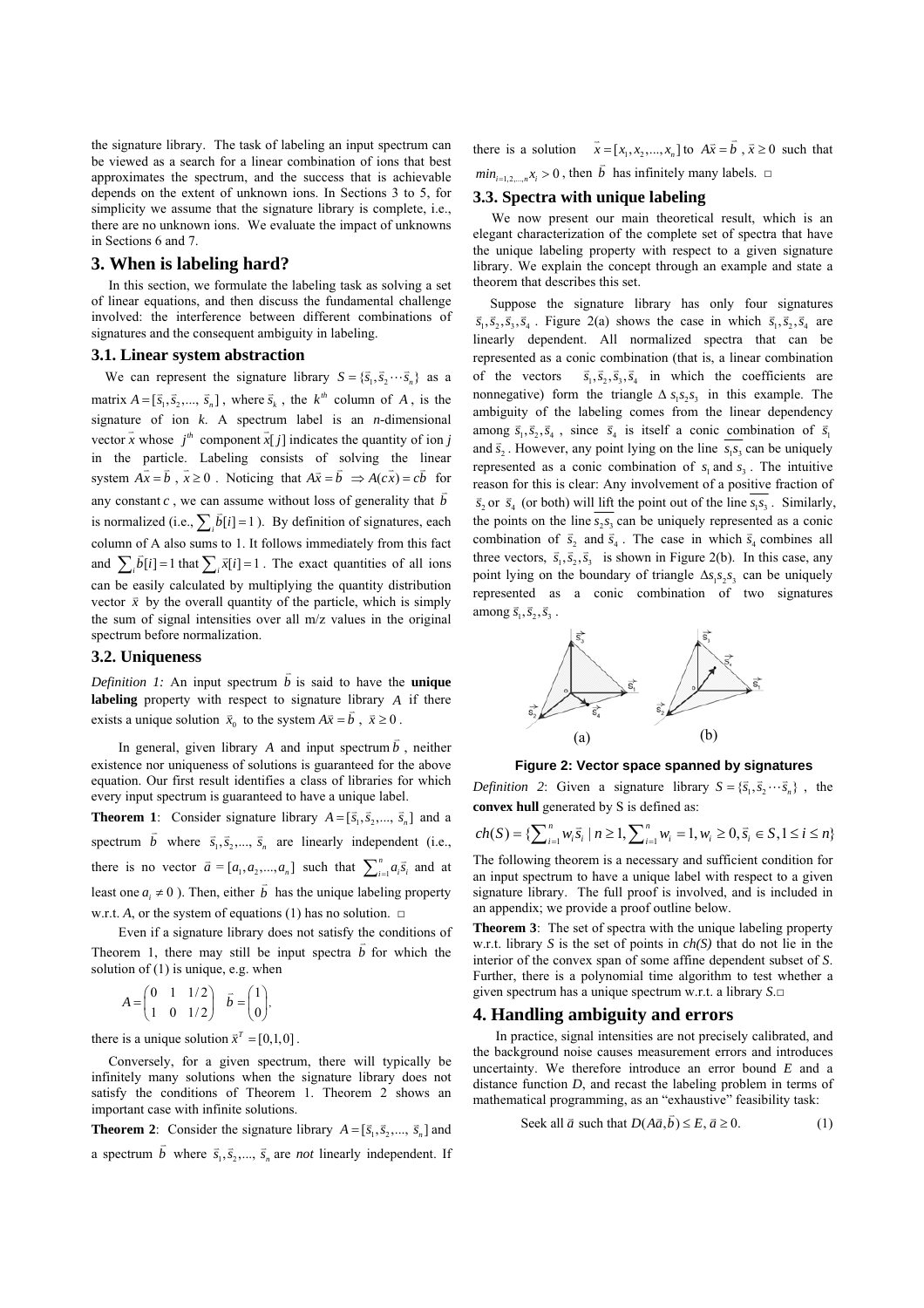Given a library *A* with *n* signatures and input spectrum  $\vec{b}$ , the search space for problem (1) is an *n*-dimensional space. The **solution space** for input spectrum *b* is defined as follows:

*Definition 3* : Given a signature library *A*, an input spectrum  $\overrightarrow{b}$ and an error bound  $E$  with respect to distance function  $D$ , the **solution space** of spectrum  $\vec{b}$  is  $L_{\vec{b}} = {\vec{a} \mid b(A\vec{a}, \vec{b}) \le E, \vec{a} \ge 0}.$ 

 It is worth noting that the choice of the distance function *<sup>D</sup>* may affect the complexity of the problem significantly. We use *Manhattan Distance* (also known as  $\ell_1$  norm) as our distance measurement. The Manhattan distance between two vectors is defined as  $\ell_1(\vec{\alpha}, \vec{\beta}) = \sum_i |\alpha_i - \beta_i|$ . With Manhattan distance, the solution set for (2) can be found using the following linear programming (LP) model:

$$
\min \sum_{i} s_i \quad s.t. \n\overline{A\alpha} - \overline{b} \le s, \quad \overline{A\alpha} - \overline{b} \ge -s \n\alpha_i \ge 0, \quad s_i \ge 0, \quad i = 1, 2, 3, \dots
$$
\n(2)

We observe that if the distance function is convex, the solution space of an input spectrum *b* is convex (see below). We will explore this property further in Section 5; for now, we note that *Manhattan Distance* is a convex distance function.

**Theorem 4**: If the distance function *D* has the form  $D(u, v) = d(u - v)$ , where *d* is a *convex function*, then the solution space of the search described by Equation (1) is convex.  $\Box$ 

### **4.1. Discretization**

 Even if an input spectrum has an infinite number of labels (for a given signature library) due to the ambiguity, in practice, we do not need to distinguish between solutions that are very similar. A natural approach to deal with a continuous space is to discretize it into grids, so that the number of possible solutions becomes finite.

Formally, a **threshold vector**  $\vec{t} = [t_0, t_1, ..., t_d]$  divides each dimension of the search space into *d* ranges, where  $t_i$  and  $t_{i+1}$  are the lower bound and upper bound of range *i* . Given a threshold vector, we introduce the notion of **index vector** to represent a continuous subspace.

*Definition 4*: Given a threshold vector  $\vec{t} = [t_0, t_1, ..., t_d]$ , an **index vector**  $I = [ (l_1, h_1), ..., (l_n, h_n)], \quad l_i < h_i, l_i, h_i \in \mathbb{Z}$  represents a continuous subspace,

$$
S_{I} = \{\vec{a} \mid \forall i, \vec{t} \left[ l_{i} \right] < \vec{a}[i] \leq \vec{t} \left[ h_{i} \right], \vec{a}[i] \in R \} \tag{4}
$$

 Since an index vector represents a unique subspace, we will refer to a subspace simply by its corresponding index vector when the context is clear. Using the index vector representation, we in turn define the notion of cell.

*Definition 5*: A subspace  $[(l_1, h_1), (l_2, h_2), ..., (l_n, h_n)]$  is a **cell** if  $\forall j, l_j + 1 = h_i$ .

 The cell is the finest granularity of the discretization, which reflects the degree of detail which users care about. A threshold vector  $\vec{t} = [t_0, t_1, ..., t_d]$  divides the whole search space into  $d^n$ *cells*, where *n* is the number of dimensions (which is equivalent to the total number of signatures). Each cell also corresponds to a distinct *n*-dimensional integer vector

$$
\vec{y} = [y_1, y_2, ..., y_n], 1 \le y_i \le d, y_i \in Z
$$

which defines a subspace Y corresponding to the index vector  $[(y_1, y_1 + 1), (y_2, y_2 + 1), ..., (y_n, y_n + 1)].$ 

#### **4.2. Optimization model**

 We now redefine the task of **spectrum labeling** as follows: Find all the cells that intersect the solution space of the input *spectrum.* A **label** of spectrum *b* is then simply an integer vector  $\vec{x}$  representing a cell that intersects the solution space of *b*. All such integer vectors form the **label set** of spectrum  $\overline{b}$ . Formally, *Definition 6*: A vector  $\bar{x} = (x_1, x_2, ..., x_n), x_i \in [0...d-1]$  is a **label** 

of spectrum  $\vec{b}$  if the subspace defined by the index vector  $X = [(x_1, x_1 + 1), (x_2, x_2 + 1), ..., (x_n, x_n + 1)]$  intersects the solution space of spectrum  $\vec{b}$ . In the other word,  $\vec{x}$  is the label if  $\exists \overline{\alpha}$ , s.t  $D(A\overline{\alpha}, \overline{b}) \le E$ ,  $\overline{t}[\overline{x}_i] < \alpha_i \le \overline{t}[\overline{x}_i + 1]$ .  $\overline{b}$  's **label set** is  $L = {\overline{x} | \overline{x} \text{ is a label of } \overline{b}}$ .

To simplify the discussions in the following sections, we also introduce the notion of **feasible space** to describe a subspace that intersects the solution space of the input spectrum. A feasible space is a collection of one or more cells. If the *feasible space* is a cell, it is also called a *label*. Table 1 summarizes our notations and model.

Figure 3 illustrates the concepts discussed in this section. Suppose there are only two signatures in the signature library. The whole search space is a two dimensional space *ABCD* within which  $S_1S_2S_3S_4$  forms the solution space of an input spectrum. It intersects the *cells LFGM* and *MGHA*, each of which corresponds to a *label*. Subspace *ALFH* intersects with the solution space, so it is a *feasible space*. *MBEG* is also a *feasible space.*



**Figure 3: Illustration of concepts Table 1: Operational definitions of labeling**

|                                                | $\bar{x}$ | An $n$ -dimensional integer vector,   |  |  |
|------------------------------------------------|-----------|---------------------------------------|--|--|
| <b>Notations</b>                               |           | $0 \leq x_i < d$                      |  |  |
|                                                | $\vec{b}$ | Normalized input mass spectrum        |  |  |
|                                                | $\bar{t}$ | Threshold vector for discretization   |  |  |
|                                                | d         | Number of ranges per dimension        |  |  |
|                                                | L         | Label set of input spectrum           |  |  |
|                                                | A         | Signature library with $n$ signatures |  |  |
|                                                | D         | Distance function                     |  |  |
|                                                | E         | Error bound                           |  |  |
| $L \leftarrow \varnothing$                     |           |                                       |  |  |
| for each possible $x$ , Seek $a$ s.t.          |           |                                       |  |  |
| $D(A\overline{\alpha},\overline{b}) \leq E$    |           |                                       |  |  |
| $\bar{t}[j] < a[i] \leq \bar{t}[j+1], j = x_i$ |           |                                       |  |  |
| if exists such $\alpha$ , $L = L \cup \{x\}$   |           |                                       |  |  |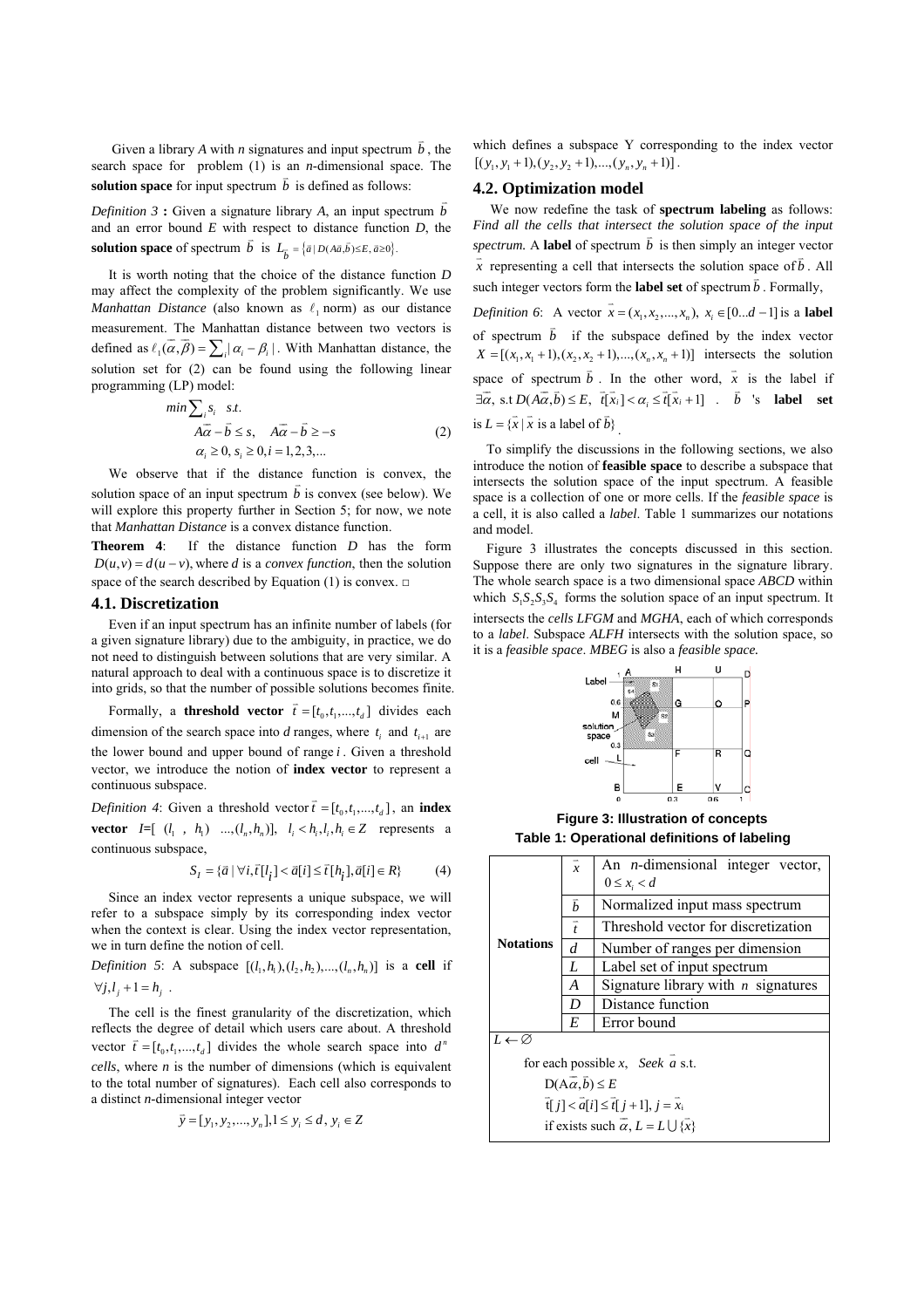## **5. Labeling Algorithms**

In Section 4, we showed that given *n* signatures and discretization granularity *d*, the search space contains  $d^n$  cells. A brute force approach that tests the feasibility of each cell is not practical, considering that there are hundreds of signatures. In this section, we propose two algorithms: DFS is a general algorithm which works for any distance function, and Crawling algorithm exploits convexity property of distance functions.

### **5.1. Feasibility test**

 Given a subspace *S*, we use the algorithm shown in Table 2 to test the feasibility of the subspace; this module is the building block of the later algorithms. Notice that for each test; exactly one LP call is invoked.

**Table 2: Test the feasibility of a subspace** 

| Input:                                                                  | $\bar{h}$      | Input mass spectrum                     |  |  |  |
|-------------------------------------------------------------------------|----------------|-----------------------------------------|--|--|--|
|                                                                         | E              | Error bound                             |  |  |  |
|                                                                         | $\overline{t}$ | Threshold vector                        |  |  |  |
| Output:                                                                 |                | TRUE if the subspace is feasible, FALSE |  |  |  |
|                                                                         | otherwise      |                                         |  |  |  |
| $Is$ feasible(subspace S)                                               |                |                                         |  |  |  |
| Seek $\bar{a}$ s.t.                                                     |                |                                         |  |  |  |
| $D(\overline{Aa}, \overline{b}) \leq E$<br>$(*)$                        |                |                                         |  |  |  |
| $\vec{t}[l_i] < \vec{a}[j] \leq \vec{t}[h_i]$ , for $j = 1, 2, , n$     |                |                                         |  |  |  |
| $[(l_1,h_1), (l_2,h_2), , (l_n,h_n)]$ is the index vector of subspace S |                |                                         |  |  |  |

if (\*) succee ds, return TRUE, otherwise return FALSE

#### **5.2. Depth-First Search (DFS) algorithm**

We first state an important property of subspace feasibility which guarantees the correctness of the DFS algorithm. The proof is straightforward and is omitted.

**Table 3: DFS Algorithm** 

| Input:<br>$\bar{b}$                      | Input mass spectrum                                    |  |
|------------------------------------------|--------------------------------------------------------|--|
| E                                        | Error bound                                            |  |
| $\vec{t}$                                | Threshold vector                                       |  |
| Output:                                  | Label set $L(b)$                                       |  |
|                                          | <b>Depth_First_Search</b> (subspace $S$ )              |  |
| $L \leftarrow \varnothing$               |                                                        |  |
| if not Is <i>feasible</i> (S) then       |                                                        |  |
| return ∅                                 |                                                        |  |
| else                                     |                                                        |  |
| if S is a cell then                      |                                                        |  |
| $L \leftarrow$ label corresponding to S; |                                                        |  |
| return $L$ :                             |                                                        |  |
| else                                     |                                                        |  |
| $pick\_dimension(i)$                     |                                                        |  |
| $\{S_i\}$ = split_subspace(S, j)         |                                                        |  |
| for each $S_i$                           |                                                        |  |
|                                          | $L \leftarrow L \cup Depth\_First\_Search(S_i)$        |  |
| return $L$ ;                             |                                                        |  |
|                                          | <b>Main</b> : Depth_First_Search(whole search space W) |  |

**Theorem 5**: Let a spectrum  $\vec{b}$  and a signature library *A* with *n* signatures be given. If subspace *S* is feasible, then any subspace *T*, with  $S \subset T$  is also feasible. $\Box$ 

The DFS labeling algorithm explores a search tree in which each node is associated with a particular subspace, and the subtree rooted at that node corresponds to the subsets of that subspace. At each node, the algorithm first tests the feasibility of the subspace for that node. If not feasible, that node and its subtree are pruned. Otherwise, we select a dimension *j* that has not been subdivided to the finest possible granularity in the subspace of that node, and divide the subspace further along dimension *j*. Each smaller space created thus corresponds to a child of the current node.

In Table 3, the *pick\_dimension* method chooses a dimension (which is not already at the finest granularity possible) to split the current subspace and *split\_subspace* divides the current subspace into smaller pieces along the chosen dimension. Details of these two methods are discussed in [10].

The correctness of DFS algorithm is proved in [10]. In [7] we show that the complexity of the DFS algorithm is *O(knd)*

## **5.3. Crawling algorithm**

DFS is a general algorithm in which we can use any distance function *D*, even one that is non-convex. The Crawling algorithm requires the distance function to be convex and exploits the *connectivity property <sup>1</sup>* derived from the convexity of solution spaces, as described in Theorem 4.

*Connectivity Property:* Given two labels  $l_1$  and  $l_n$ , there exists a path of connecting labels ( $l_1$ ,...,  $l_{i-1}$ ,  $l_i$ ,...  $l_n$ ) in which  $l_{i-1}$ ,  $l_i$  are adjacent, i.e., differ only in one dimension by 1.

The Crawling algorithm first finds a solution to the linear system  $D(A\vec{a}, \vec{b}) \leq E$ ,  $\vec{a}[i] \geq 0$  by invoking one LP call. The cell that contains solution is a label and is used as the start point to explore other connected cells in a breath-first fashion. If the cell discovered has not been visited before and is a label, its neighbors will be explored subsequently. Otherwise, it is discarded and no further exploration will be incurred by it. The algorithm stops when all labels and their neighbors are visited. The connectivity property guarantees that all labels are connected to the first label we found and can be discovered by "crawling" from that start point. Due to lack of space, we omit details of the algorithm; see [10], which also contains a correctness proof and shows that the time and space complexity are *O(k*n).

Let's take Figure 3 in Section 4 again as an example. The input spectrum's label set contains two labels which are the cells in shade. The crawling algorithm first finds a solution point. Suppose it falls in cell *LFGM*. It then starts from *LFGM* and explores its neighbors *LBEF*, *FROG* and *MGHA*. Among the three, only cell *MGHA* is a label and will incur further exploration. It has only two adjacent cells. One is already visited and the other is not a label. Thereby the algorithm terminates and outputs *LFGM* and *MGHA* as the input spectrum's label set.

**Theorem 6** Given an input spectrum  $\overrightarrow{b}$ , a signature database

 $A = [\bar{S}_1, \bar{S}_2, ..., \bar{S}_n]$  and a threshold vector  $\vec{t} = [t_1, t_2, ..., t_{d+1}]$ , suppose the number of labels for  $\vec{b}$  is k, the Crawling algorithm

will find the complete set of the labels for input spectrum.  $\Box$ 

**Theorem 7**: Given an input spectrum *b* , a signature library  $A = [\bar{s}_1, \bar{s}_2, ..., \bar{s}_n]$  and a threshold vector  $\bar{t} = [t_0, t_1, ..., t_d]$ , suppose the number of labels for  $\vec{b}$  is k, then the number of LP calls invoked by the Crawling algorithm is *O(kn)*. The number of

index vectors stored in the queue is  $O(kn)$ .  $\square$ 

l

 $1$  Convexity is actually stronger than the connectivity property.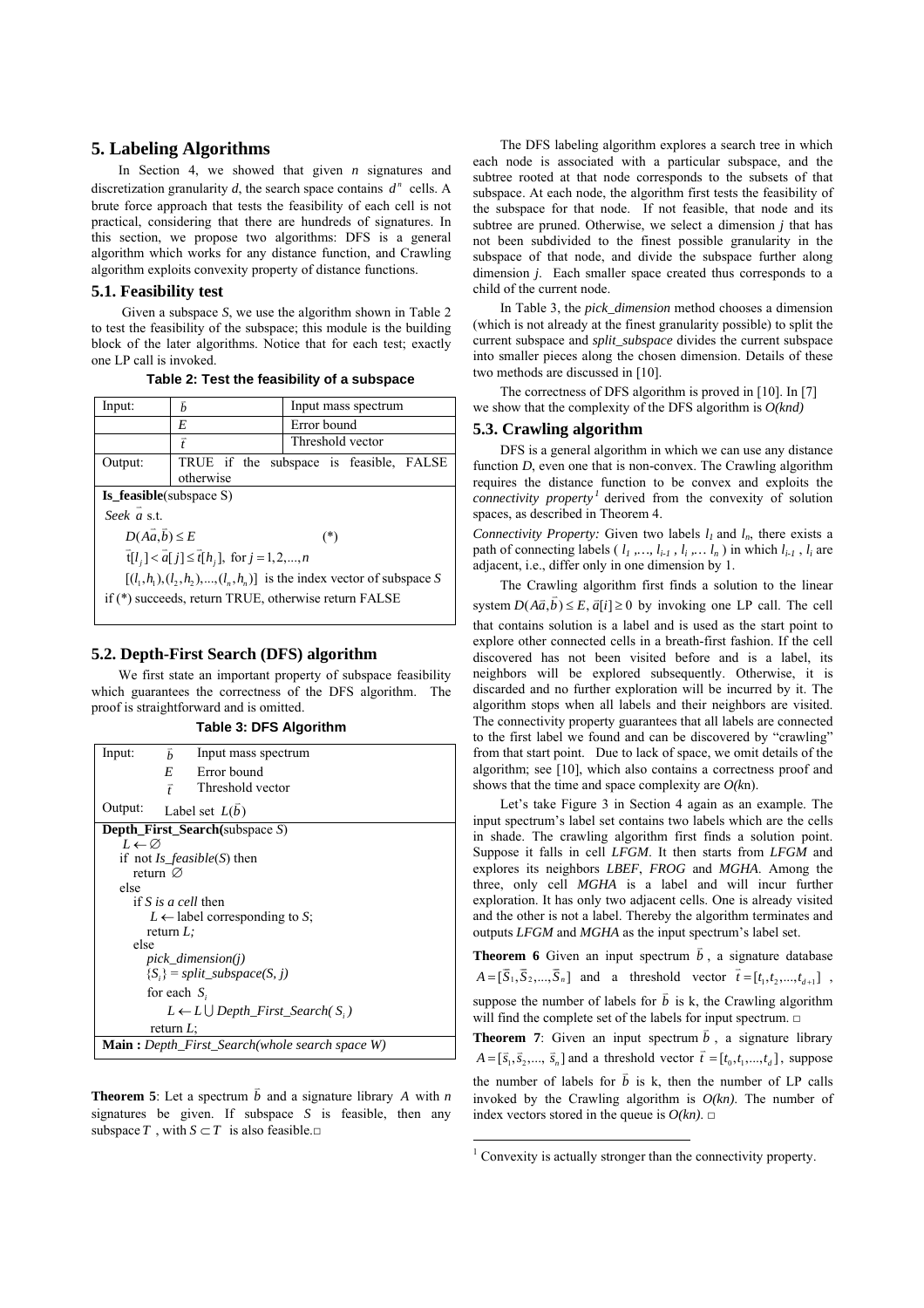### **6. Data generation**

There is a fundamental difficulty in evaluating algorithms for labeling mass spectra: manual labeling of spectra (to create training sets) is laborious, and must additionally be crossvalidated by other kinds of co-located measurements, such as traditional filter-based or "wet chemistry" techniques. For any given application, rigorously establishing appropriate "ground truth" datasets can take months of field-work. In this section, we describe a detailed approach to synthetic data generation that allows us to use domain knowledge to create signature libraries and input particle spectra that reflect specific applications and instrument characteristics.

 Our generator has two parts: generation of the signature library, and generation of input spectra. We begin with a collection of real ion signatures, and select a set of *n* linearly independent signatures to serve as "seeds". New signatures are generated using a non-negative weighted average of seed signatures. The set of all generated signatures is partitioned into two sets: the *signature library*, and the *unknowns*.

 The generation of new signatures for the signature library is done in "groups" as follows, in order to control the degree of (non-)uniqueness, or ambiguity. Each group consists of two "base" signatures from the seeds (chosen such that no seed appears in multiple groups) plus several "pseudo-signatures" obtained using non-negative weighted averages of these two signatures. The generated signatures in each group are effectively treated as denoting new ions in the signature library. Of course, they do not correspond to real ions at all; rather, they represent ambiguity in that it is impossible to distinguish them from the weighted average of base signatures used to generate them when labeling an input spectrum that contains ions from this group. Intuitively, the larger the size of a group, the greater the ambiguity in input spectra that contain ions from the group; observe that interference can only occur within groups. We create a total of *k* groups with *i+1* pseudo-signatures in group *i*.

The set of *n* original signatures plus the  $(k+3) \cdot k/2$  pseudosignatures generated as above constitute our "universe" of all signatures. Next, we select some of these signatures to be unknowns, as follows: We randomly select one signature from each of the *k* groups; these *k* signatures are "interfering unknowns". We also randomly select *u-k* seed signatures that were not used in group generation; these *u-k* signatures are "noninterfering unknowns", giving us a total of *u* unknowns.

 The second part of our generator is the generation of input spectra. An input spectrum is generated by selecting *m* signatures from the universe of signatures and adding them according to a weighting vector  $\vec{w}$ . Ambiguity and unknowns are controlled by the careful selection of signatures that contribute to the spectrum, and the input weighting vector controls the composition of the spectrum as well as the contribution of unknowns. We observe that the effect of many unknowns contributing to an input spectrum can be simulated by aggregating them into a single unknown signature with an appropriate weighting vector; accordingly, we use at most a single unknown signature. Table 4 summarizes the parameters for spectrum generation.

**Table 4: Parameters used for spectrum generation**

| m            | number of signatures                    |
|--------------|-----------------------------------------|
|              | number of groups                        |
| $\bar{w}$    | vector for the weight of the signatures |
| $\mathbf{O}$ | whether the unknown signature is used   |
| g            | average amount of noise                 |

 We begin by randomly selecting two signatures from group *q*. Then, if unknowns are desired in the generated spectrum  $(o=1)$ , we choose either the  $q^{th}$  unknown signature, or a randomly selected non-interfering unknown signature, depending on whether or not the unknown is desired to interfere with known ions in the spectrum ( $v = 1$  or 0). The contribution of unknowns is controlled by the last component of the weighting vector. Next, we randomly select signatures from the signature library that do not belong to any of the *k* "groups" to get a total of *m* signatures. These signatures are linearly independent seeds, and thus the ambiguity of the generated spectrum will depend solely on the first 2 (or 3, if an interfering unknown is chosen) signatures.

 Finally, we select values for *m* random variables following a normal distribution whose means are given by the weighting vector of arity *m*. The values for these variables are used as the weights *w<sub>i</sub>* to combine the *m* signatures:  $\sum_{j=1}^{m} w_j s_j$ . (We note that when an unknown signature is used in the generation, the last element of the weighting vector is reset to be the relative quantity of the unknown signature and the whole weighting vector is normalized to sum up to 1.)

 We account for noise by simply adding a noise value (a random variable following a normal distribution) to each component (i.e., m/z position) of the generated spectrum.

#### **7. Experimental results**

 We now describe experiments to evaluate our labeling algorithms with respect to both quality and labeling speed. To give the reader an idea of the speed, we observed an average processing rate of about one spectrum per second when we ran our algorithms on over 10,000 real mass spectra collected using an ATOFMS instrument in Colorado and Minnesota; this is adequate for some settings, but not all, and further work is required. Speed and scalability are not the focus of this paper, but are addressed in [7], and extensive experiments are reported. We also tested the accuracy of our labeling algorithm against a small set of manually labeled spectra; all were correctly labeled by the algorithm. Admittedly, this is not an extensive test, but we are limited by the fact that manual labeling is a tedious and costly process. (This underscores the importance of not requiring training datasets.)

 In this section, we therefore evaluate our algorithms using the data generator from Section 6; this approach also allows us to study the effect of ambiguity, unknown signatures and noise levels in a controlled fashion. For comparison, we also evaluated machine learning (ML) algorithms. However, the reader should note that our algorithms can label input spectra *given only the signature library,* whereas the ML approaches require extensive training datasets, which is unrealistic with manual labeling. In addition, the ML algorithm ignores equivalent alternatives and only generates one label. Nonetheless, we propose two different quality measures and include the comparison for completeness, and to motivate a promising direction for future work, namely the development of hybrid algorithms that combine the strengths of these approaches.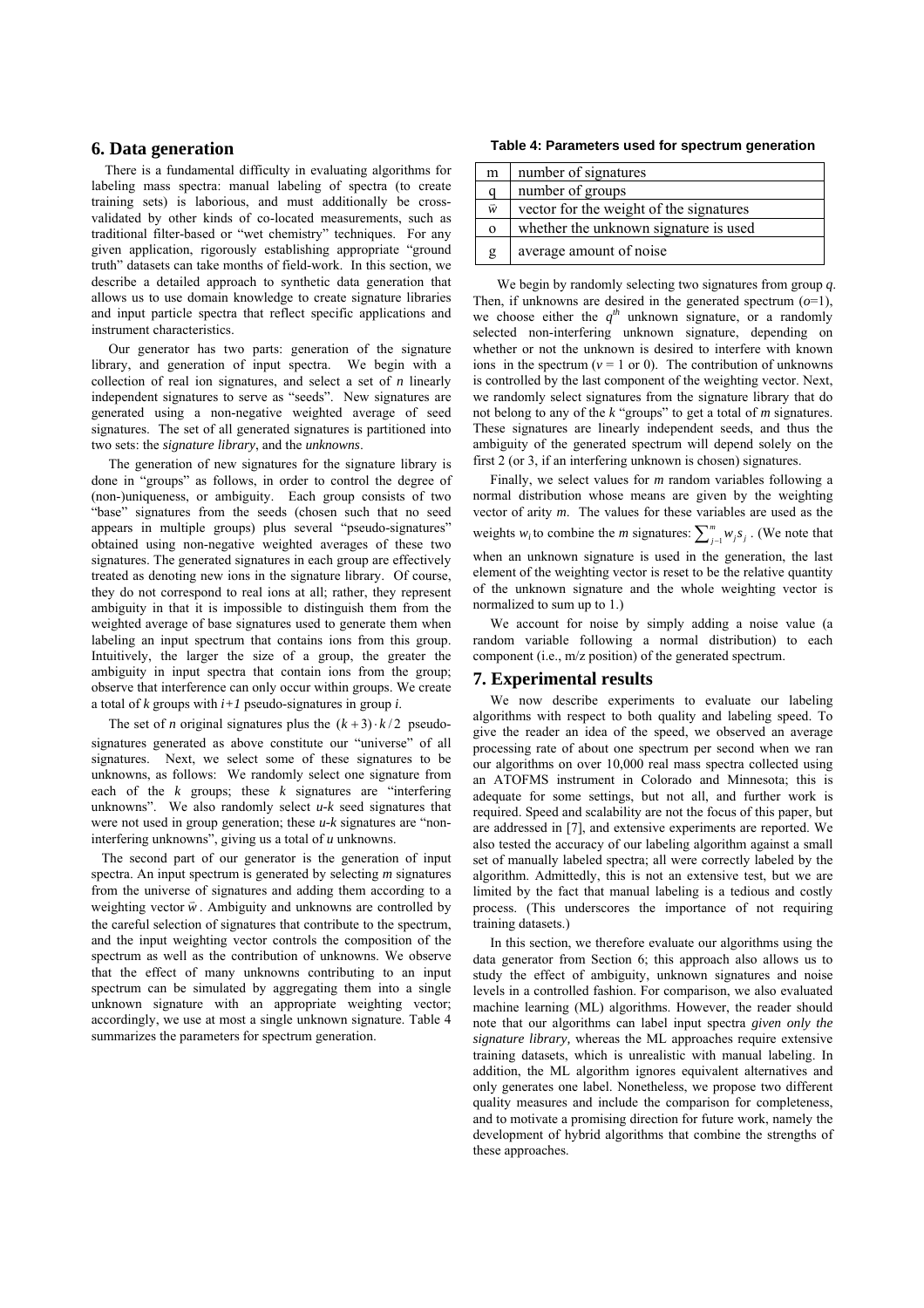#### **7.1. Machine learning approach**

 Our ML algorithm builds upon WEKA classifiers [18]. For each signature in the signature library, we train a classifier to take a given input spectrum and output a presence category (*absent, uncertain* or *present*), i.e., to detect whether or not the ion represented by the signature is present in the particle represented by the spectrum. The predictive attributes are the (fixed set of) m/z locations, taking on as values the signal intensities at these locations in the input spectrum. To label a spectrum, we simply classify it using the classifiers for all signatures in the library. When we are only interested in the presence of a subset of ions, of course, we need only train and run the classifiers for the corresponding signatures. We evaluated four types of classifiers: Decision Trees (J48), Naïve Bayes, Decision Stumps, and Neural Networks. Decision Trees consistently and clearly outperformed the other three, and we therefore only compare our algorithms against this approach in the rest of this section.

#### **7.2. Datasets**

 The (common) dimension of all signatures and spectra is set to be 255. We used *n*=78 base signatures of real ions, and generated *k*=5 groups containing 2 to 6 pseudo-signatures respectively. Including the original 78, we thus obtained 98 signatures, 15 of which were withheld as unknown; the remaining 83 comprised the signature library. For generating input spectra, we set the number of signatures used for spectrum generation to be *m*=10. The relative proportion of these *m* signatures was controlled by the weighting vector [0.225, 0.2, 0.2, 0.1, 0.1, 0.06, 0.06, 0.03, 0.01, 0.01].

 We generated five testing datasets with controlled ambiguity, unknown signature and noise levels. Each dataset contains several files, each of which contains 1,000 spectra generated by using the same set of parameter values. Dataset 1 is designed to test the effect of noise. It consists of 10 files. Each file corresponds to a distinct noise level from 0% to 360% of a preset error bound, which is 0.01 of the total intensity. No ambiguity or unknown signature is involved in this dataset. Dataset 2 tests the effect of ambiguity. It consists of 5 files corresponding to 5 ambiguity levels. Dataset 3 has no noise or ambiguity, but contains some non-interfering unknown signatures. This dataset contains ten files, with the weight on the unknown signature varying from 0% to 180% of the preset error bound. Dataset 4 is identical to Dataset 3 except that the unknown signatures selected are interfering unknowns. Dataset 5 is designed to test the combined effect of noise and ambiguity. Five ambiguity degrees used in Dataset 2 and five noise levels selected from the 10 noise levels used in Dataset 1 result in 25 different combinations of noise and ambiguity, and 25 files are generated for each such combination. The discretization criteria used for all the datasets above is controlled by a threshold vector [0, 0.08, 0.18, 1], which indicates *absent, uncertain* and *present* respectively.



**Figure 4: Indistinguishable spectrum labels**

#### **7.3. Labeling quality**

 Given a particle, consider the "*ideal*" version of its spectrum obtained by eliminating noise and unknowns, and is therefore strictly the weighted sum of known ion signatures present in the particle. Even such an ideal mass spectrum might not have

unique labels. The spectrum shown in Figure 4 might represent a particle that contains ions A and B, or a particle that contains C and D. Given only the input spectrum, the combinations AB and CD are mathematically indistinguishable, and should be presented to domain experts for further study. The complete set of such "*indistinguishable spectrum labels*" for the "*ideal*" version of an input spectrum is the best result we can expect from labeling; we call each label in this set a **correct** label. Intuitively, it is the set of all feasible combinations of ions in the particle. This is exactly the *label set* of the ideal spectrum defined in Section 4 (with the error bound set to 0). By Theorem 7, our algorithms generate this label set when no unknown or noise is present, i.e., the ideal version is the given input spectrum itself. However, as noise and unknowns are added, the labels found by our algorithm will no longer be the same as the desired set of all correct labels.

 Our first proposed metric comparing the result of a labeling algorithm with the set of all correct labels. This metric consists of two ratios: the *hit ratio* and *false ratio*. The *hit ratio* is the percentage of correct labels in the result set of the labeling algorithm. The *false ratio* is the proportion of labels in the result set that are not correct labels. Formally, let the *label set* of a particle's *ideal spectrum* be  $L<sub>r</sub>$  and let the set of labels found by a labeling algorithm for the particle's real spectrum under the presence of noise and unknowns be  $L_0$ :

*Hit Ratio* = 
$$
|L_r \cap L_o| / |L_r|
$$
 *False Ratio* =  $|L_o - L_r| / |L_o|$ 

Experiments under this metric will be called *full labeling tests,* and are presented in Section 7.3.1.

 Our second metric relaxes the requirement of finding the correct combinations of ions, and focuses on the proportion of individual ions whose presence or absence is correctly classified. Given a collection of *interesting ions*, we aggregate the set of correct spectrum labels to obtain a set of ion labels  $IL<sub>r</sub>$  as follows: An ion of interest is marked *present* if all correct labels mark it as *present*, *absent* if all correct labels mark it as *absent*, and marked *uncertain* in all other cases. Similarly, we can obtain a set of ion labels  $IL_0$  from the result set of the labeling algorithm. Our second metric consists of two ratios based on these ion labels:

Partial Hit Ratio = 
$$
|L_T \cap L_0| / |L_T|
$$
  
Partial False Ratio =  $|L_0 - L_T| / |L_0|$ 

*Partial hit ratio* is similar to *hit ratio*, and describes the percentage of ions that are correctly labeled, while *partial false ratio* is the proportion of ions that are incorrectly labeled. Experiments under this second metric will be called partial *labeling tests,* and are presented in Section 7.3.2.



**Figure 5: Effect of noise w/o ambiguity**

**Figure 6: Effect of noise with ambiguity**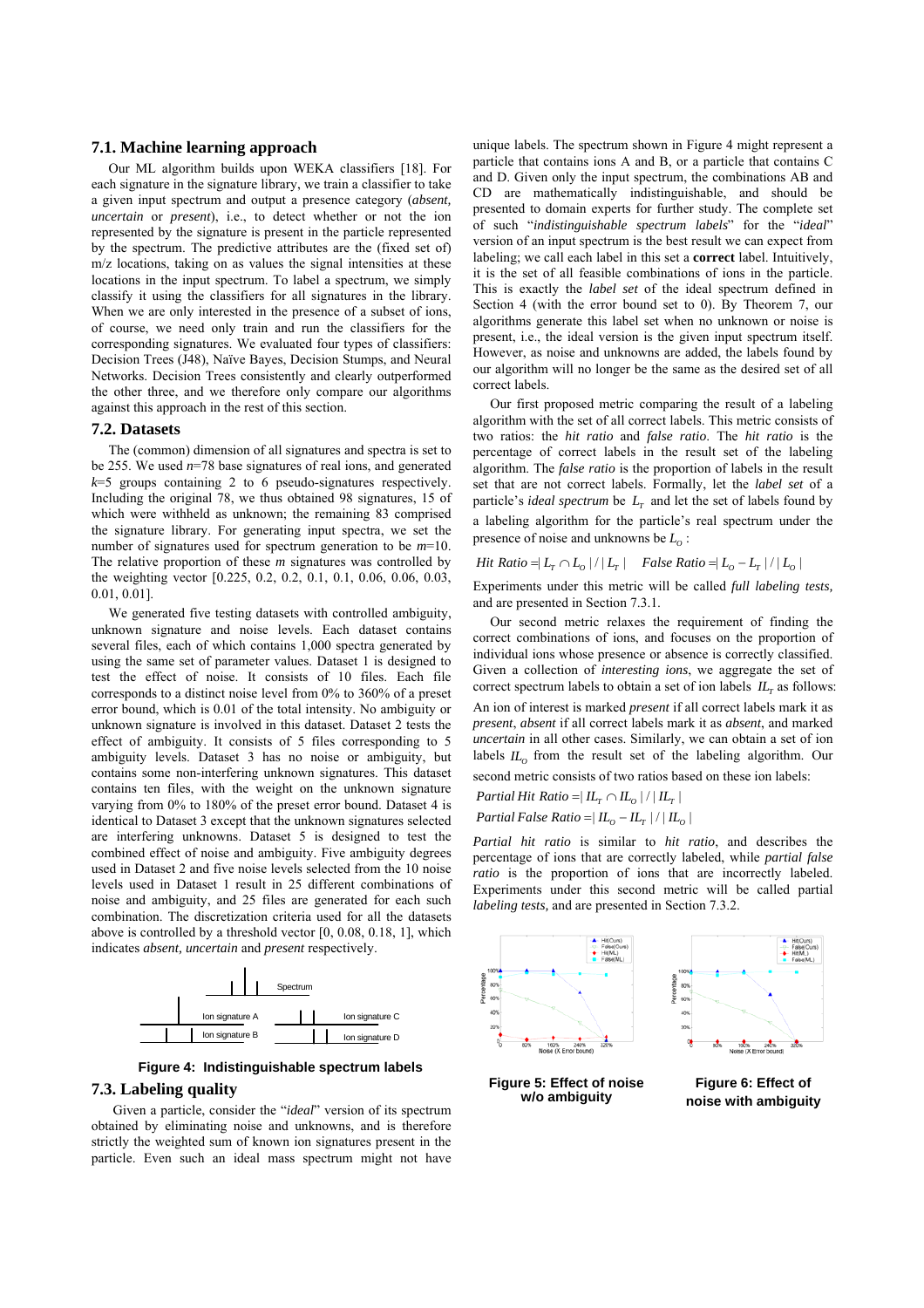

 It is worth noting that for any given spectrum, our algorithms will generate exactly the same result. Therefore, for quality evaluation, we simply refer to them as "our algorithm" or the "LP" algorithm, since they both build upon linear programming.

**7.3.1. Full labeling tests** In the following graphs, each data point for our algorithm is the average of results on 1000 spectra, while each data point for the ML algorithm is the result of 5-fold cross validation on the same dataset. Figure **5** shows the result on Dataset 1, which contains no ambiguity or unknowns. Even in this simple case, the ML algorithm performs poorly. Its hit ratio is close to zero while the false ratio is close to one. In contrast, our algorithm shows great strength in identifying a possible combination of ions to explain the spectrum. The hit ratio remains almost perfect when the noise is within 180% of error bound, but drops sharply when noise grows above that threshold. This shows a limitation of our algorithm: *the error bound is the only component that accounts for noise*, and our results are sensitive to the choice of the error bound relative to noise levels. While the error bound helps in accounting for noise, it also introduces a degree of freedom that allows incorrect labels to be included. Surprisingly, the *false ratio*, which measures the percentage of incorrect labels in the result, actually goes down as the noise level increases; the noise intuitively takes up the slack introduced by error bound. This observation suggests that we might be able to automatically tune the error bound by estimating the noise level. Figure **6** shows the results on Dataset 5, which contains both ambiguity and noise. As we can see, the already low hit ratio of the ML algorithm drops further, essentially to zero, and the false ratio goes over 95%. Our algorithm performs consistently well in Figure **6**, demonstrating its ability to handle ambiguity even in the presence of noise. Figures **7** and **8** summarize the experimental results on Datasets 3 and 4, which show the effect of unknowns. Intuitively, if the unknown ion is non-interfering, it acts like additional noise at some m/z positions, which makes it harder to compensate for. The hit ratio of our algorithm drops sharply when the non-interfering unknown proportion exceeds the error bound. The spike in the *false ratio* at the very end is an artifact caused by the fact that the number of labels found is reduced to one essentially, and that one is incorrect. The effect of interfering unknowns is more interesting. While it raises the false ratio as more and more unknowns are added, as expected, surprisingly, it also helps the hit ratio (because it can be interpreted as some linear combination of known signatures that effectively increases the quantity of the known signatures).

**7.3.2 Partial labeling tests** We run the exact same set of experiments as for the Full Labeling Test, but apply the second metric. The ten signatures of interest are set to be those used to generate the spectrum, so that ambiguity w.r.t. the signatures of interest is still under control. Figures **9** and 10 illustrate the effect

of noise and unknowns combined with ambiguity. The figures only show *hit ratio*, since in our setting the *false ratio* is just *1 hit ratio*. In both graphs, the triangle series show the hit ratio of our algorithm and the square/diamond series represent the ML algorithm. Solid lines represent the results on datasets with no ambiguity while dotted lines represent a dataset with ambiguity. The first observation is that the ML algorithm achieves decent performance under this metric, although it is still uniformly dominated by the LP algorithm. The performance degradation of the ML algorithm from diamond curves to square curves in both graphs again shows the weakness of the ML approach, namely its *inability to handle ambiguity*. Both noise and unknowns have a similar effect on our algorithm as in the full labeling tests. On the other hand, the almost horizontal *hit ratio* curves for the ML algorithm illustrate an interesting point: *the ML algorithm tends to be less sensitive to unknowns than our algorithm*. This is because our algorithm assumes complete knowledge of ion signatures and tries to combine all signatures simultaneously, whereas the ML algorithm simply looks at one ion at a time.

 Overall, our algorithm clearly beats the ML algorithm in terms of labeling quality, even in partial labeling tests. In addition, the ML algorithm needs substantial training data. This is not realistic to get at all. However, the ML algorithm does show promise in partial labeling, which suggests a promising research direction, namely a hybrid algorithm that combines the speed of ML and the ambiguity-handling ability of our LP-based approach.



**7.3.3 Labeling speed** We ran efficiency tests on the five datasets described in Section 7.2. Results show that the presence of noise and unknown signature does not affect the performance of our algorithms much, unless the noise or weight on the noninterfering unknown signature is significantly larger than the error bound. When no ambiguity is present, labeling takes about one second for both DFS and Crawling algorithms. However, as more ambiguity is included and the label set size increases sharply, the performance of our algorithms degrades significantly. Figure **11** shows the running time of our algorithms on Dataset 2, which contains five files of spectra with five different degrees of ambiguity. Series 1 and 2 show the performance of DFS and Crawling algorithms. The Crawling algorithm exploits the convexity of the distance function and runs slightly faster than DFS, but both become much slower as ambiguity is increased.